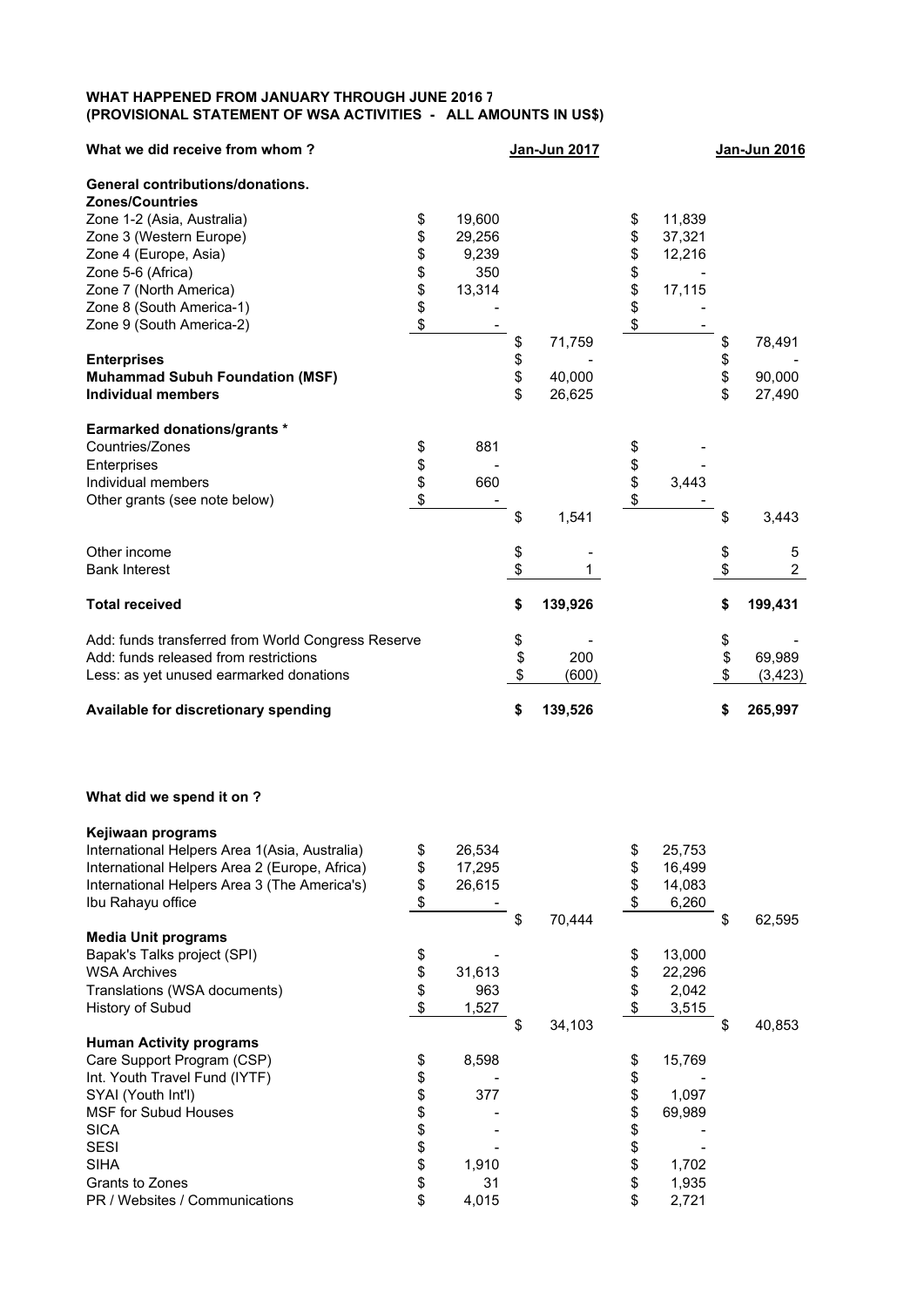| <b>WSHPP</b>                               | \$       |        |                 | \$           |                 |
|--------------------------------------------|----------|--------|-----------------|--------------|-----------------|
| <b>YES Quest</b>                           | \$       |        | \$<br>14,931    | \$<br>714    | \$<br>93,927    |
|                                            |          |        |                 |              |                 |
| <b>Total program expenses</b>              |          |        | \$<br>119,478   |              | \$<br>197,375   |
| <b>Supporting services</b>                 |          |        |                 |              |                 |
| WSC meeting/Gatherings                     |          |        | \$              |              | \$              |
| WSA Chair/Deputy Chair Expenses            | \$       | 3,667  |                 | \$<br>3,791  |                 |
| Zone 1-2 (Asia, Australia)                 | \$       | 1,311  |                 | \$           |                 |
| Zone 3 (Western Europe)                    | \$       | 69     |                 | \$           |                 |
| Zone 4 (Europe-Asia)                       | \$       | 338    |                 | \$           |                 |
| Zone 5-6 (Africa)                          | \$       | 4,539  |                 | \$<br>2,001  |                 |
| Zone 7 (North America)                     | \$       | 1,228  |                 | \$           |                 |
| Zone 8 (South America-1)                   |          |        |                 |              |                 |
| Zone 9 (South America-2)                   | \$<br>\$ |        |                 | \$           |                 |
| WSC BoD conference calls                   | \$       |        |                 | \$           |                 |
|                                            |          |        | \$<br>11,152    |              | \$<br>5,792     |
| <b>WSA Executive:</b>                      |          |        |                 |              |                 |
| Remunerations                              | \$       | 31,595 |                 | \$<br>33,090 |                 |
| Travel, accomodation                       | \$       | 3,175  |                 | \$<br>4,977  |                 |
| Office and admin expenses                  | \$       | 723    |                 | \$<br>1,574  |                 |
| Bank charges                               | \$       | 748    |                 | \$<br>1,245  |                 |
| Legal fees                                 | \$       |        |                 | \$           |                 |
| Audit                                      | \$       |        |                 | \$           |                 |
| <b>Currency differences</b>                | \$       |        |                 | \$           |                 |
| Sundry                                     | \$       |        |                 | \$           |                 |
|                                            |          |        | \$<br>36,241    |              | \$<br>40,886    |
|                                            |          |        |                 |              |                 |
| Pensions                                   |          |        | \$<br>7,379     |              | \$<br>7,164     |
| <b>Total supporting services</b>           |          |        | \$<br>54,772    |              | \$<br>53,842    |
|                                            |          |        |                 |              |                 |
| <b>World Congress preparation</b>          |          |        | \$<br>17,258    |              | \$<br>615       |
| <b>Total expenses</b>                      |          |        | \$<br>191,508   |              | \$<br>251,832   |
| Surplus / (Shortfall)                      |          |        | \$<br>(51, 982) |              | \$<br>14,165    |
| Transfer from available unrestricted funds |          |        | \$<br>51,982    |              | \$<br>(14, 165) |

| Key:         |                                          |
|--------------|------------------------------------------|
| SYAI         | <b>Subud Youth Activities</b>            |
| <b>SDIA</b>  | Susila Dharma International Association  |
| <b>SICA</b>  | Subud International Cultural Association |
| <b>SESI</b>  | Subud Enterprise Services International  |
| <b>SIHA</b>  | Subud International Health Association   |
| <b>SPI</b>   | Subud Publications International         |
| <b>WSHPP</b> | Wisma Subud Heritage Protection Project  |
| IYTF         | International Youth Travel Fund          |

## **SO WHERE DID THAT LEAVE US AT JUNE 30, 2016 IN COMPARISON TO THE END OF THE PREVIOUS YEAR ? (BALANCE SHEET)**

|                                               | 30-Jun-2017   | 31-Dec-2016   |
|-----------------------------------------------|---------------|---------------|
| What is/was available ?                       |               |               |
| Cash in the bank                              | 323.175       | 285.262       |
| Less Cash held for Zone 7                     | (4,954)<br>\$ | (3,002)<br>S  |
| Less donations paid in advance for next year  | \$            | (18,391)<br>S |
| Payments made in advance for the next quarter |               | 14.900<br>\$. |
| Promised, coming in shortly                   | 109<br>\$     | 112,884       |
|                                               | 318.330       | 391.653       |